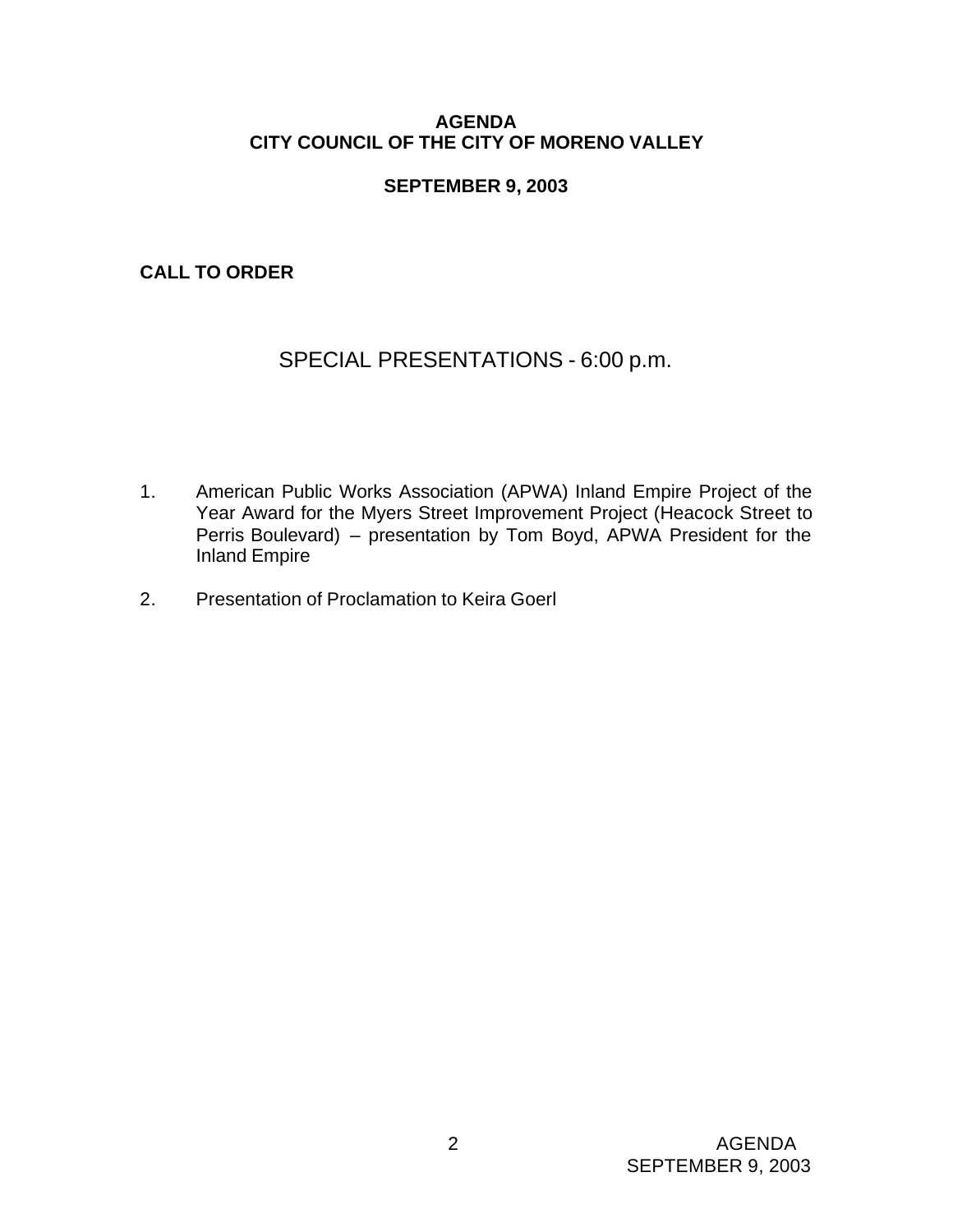# **AGENDA JOINT MEETING OF THE CITY COUNCIL OF THE CITY OF MORENO VALLEY MORENO VALLEY COMMUNITY SERVICES DISTRICT COMMUNITY REDEVELOPMENT AGENCY OF THE CITY OF MORENO VALLEY MORENO VALLEY PUBLIC FACILITIES FINANCING CORPORATION**

### **REGULAR MEETING - 6:30 P.M. SEPTEMBER 9, 2003**

**CALL TO ORDER** (Joint Meeting of the City Council of the City of Moreno Valley, Moreno Valley Community Services District, the Community Redevelopment Agency of the City of Moreno Valley and Moreno Valley Public Facilities Financing Corporation - actions taken at the Joint Meeting are those of the Agency indicated on each Agenda item)

# **PLEDGE OF ALLEGIANCE**

**INVOCATION** – Pastor O.J. Philpot, Christ Community Church

# **ROLL CALL**

# **INTRODUCTIONS**

PUBLIC COMMENTS **ON MATTERS ON THE AGENDA** WILL BE TAKEN UP AS THE ITEM IS CALLED FOR BUSINESS, BETWEEN STAFF'S REPORT AND CITY COUNCIL DELIBERATION (SPEAKER SLIPS MAY BE TURNED IN UNTIL THE ITEM IS CALLED FOR BUSINESS.) Those wishing to speak should submit a BLUE speaker slip to the Bailiff. There is a three-minute limit per person. All remarks and questions shall be addressed to the presiding officer or to the City Council and not to any individual Council member, staff member or other person.

PUBLIC COMMENTS **ON MATTERS NOT ON THE AGENDA** UNDER THE JURISDICTION OF THE CITY COUNCIL WILL BE HEARD PRIOR TO CITY COUNCIL REPORTS AND CLOSING COMMENTS. IN THE EVENT THAT THE AGENDA ITEM FOR SUCH PUBLIC COMMENTS HAS NOT BEEN CALLED BY 9:00 P.M., IT SHALL BE CALLED AS THE NEXT ITEM OF BUSINESS FOLLOWING THE CONCLUSION OF ANY ITEM BEING HEARD AT 9:00 P.M. Those wishing to speak should submit a BLUE speaker slip to the Bailiff. There is a three-minute limit per person. All remarks and questions shall be addressed to the presiding officer or to the City Council and not to any individual Council member, staff member or other person.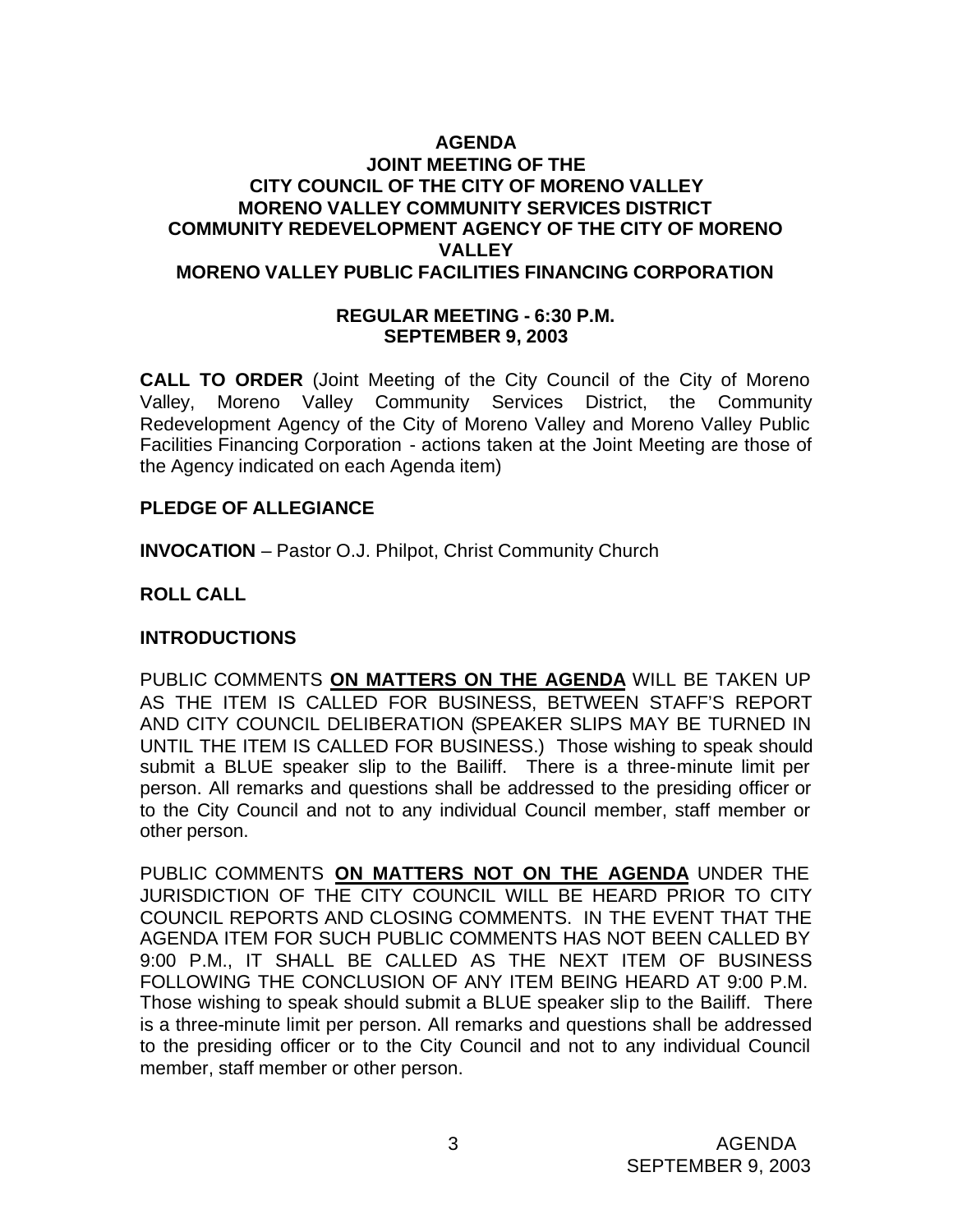Oral Presentation by Rod Pacheco, Chief-Deputy District Attorney, Riverside County District Attorney's Office - Gang Proposal

Oral Presentation by RCTC – State Route 60 High Occupancy Vehicle Lane Project

**JOINT CONSENT CALENDARS (SECTIONS A-C) OF THE CITY COUNCIL OF THE CITY OF MORENO VALLEY, MORENO VALLEY COMMUNITY SERVICES DISTRICT, COMMUNITY REDEVELOPMENT AGENCY OF THE CITY OF MORENO VALLEY, AND THE MORENO VALLEY PUBLIC FACILITIES FINANCING CORPORATION**

All items listed under the Consent Calendars, Sections A, B, and C, are considered to be routine and non-controversial, and may be enacted by one motion unless a member of the Council, Community Services District, or Redevelopment Agency requests that an item be removed for separate action. The motion to adopt the Consent Calendars is deemed to be a separate motion by each Agency and shall be so recorded by the City Clerk. Items withdrawn for report/discussion will be heard after public hearing items.

# **A. CONSENT CALENDAR** - **CITY COUNCIL**

- A1. ORDINANCES FIRST READING BY TITLE ONLY Recommendation: Waive reading of all Ordinance Introductions and read by title only.
- A2. MINUTES REGULAR MEETING OF AUGUST 26, 2003 (Report of: City Clerk's Department) Recommendation: Approve as submitted.
- A3. RIVERSIDE COUNTY HOUSEHOLD HAZARDOUS WASTE AGREEMENT (Report of: Public Works Department) Recommendation: Approve the agreement, prepared by the County of Riverside Department of Environmental Health, Hazardous Materials Management Division, to continue the Household Hazardous Waste Mobile Collection Program at the City of Moreno Valley Corporate Yard from July 1, 2003 through June 30, 2006; and authorize the Mayor to execute this agreement.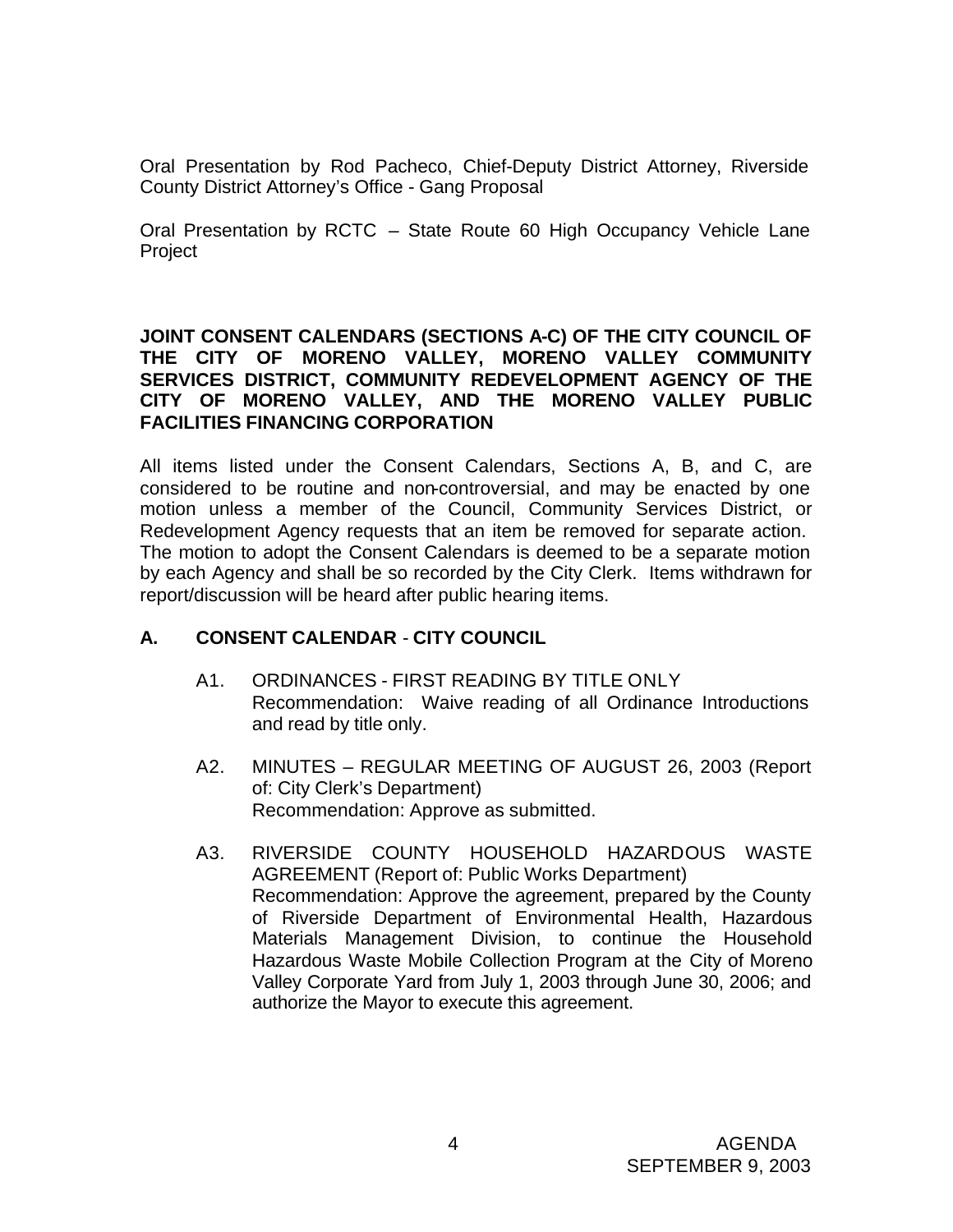- A4. APPROVAL OF FINAL MAPS 29860 AND 29860-2 SINGLE FAMILY RESIDENTIAL PROJECTS, AND ACCEPT AGREEMENTS AND BONDS FOR PUBLIC RIGHT-OF-WAY IMPROVEMENTS, NORTH SIDE OF FIR AVENUE, EAST OF LASSELLE STREET (SUBDIVIDER - TRACT 29860, LLC) (Report of: Public Works Department) Recommendation: Approve Final Maps 29860 & 29860-2, authorize the City Clerk to sign the maps and transmit said maps to the County Recorder's Office for recordation; accept the bonds and Agreement for Public Improvements for each final map; authorize the Mayor to execute the agreements; and direct the City Clerk to forward the signed agreements to the County Recorder's Office for recordation.
- A5. ACCEPTANCE OF GRANT MONIES FROM THE STATE HOMELAND SECURITY SUPPLEMENTAL GRANT (Report of: Administrative Services Department) Recommendation: Authorize the acceptance of grant monies in the amount of \$132,344.69 for fiscal year 2003/2004 from the State Homeland Security Supplemental Grant for the purpose of preparedness; amend the budget to reflect the following: a) increase revenues in the amount of \$132,344.69 for Account Number 134.1340.4612, b) increase expenditures by \$132,344.69 as follows: Account Number 134.13410.6641.648, \$33,402.50, Ford F250 truck; Account Number 134.13410.6381, \$36,365.46, mobile trailers, generators, and portable lights; Account Number 134.13410.6392, \$22,045.22, First Aid equipment; Account Number 134.13410.6358.358, \$35,628.88, GIS/GPS equipment; Account Number 134.13410.6391, \$4,902.63, horns, badge, containers.
- A6. MORENO VALLEY PUBLIC FACILITIES FINANCING CORPORATION ("MVPFFC") – AMENDMENT AND RESTATEMENT OF BYLAWS REGARDING DATE OF ANNUAL MEETINGS AND LOCATION OF PRINCIPAL OFFICE (Report of: City Clerk's Department) Recommendation: That the City Council in its capacity as President and Board of Directors of the Moreno Valley Public Facilities Financing Corporation ("MVPFFC") amend and restate the Bylaws as proposed, changing the date of annual meetings and the location of the corporation's principal office.
- A7. AGREEMENT FOR LAW ENFORCEMENT SERVICES BETWEEN THE CITY OF MORENO VALLEY AND THE COUNTY OF RIVERSIDE (Report of: Administrative Services Department) Recommendation: Adopt the Agreement for Law Enforcement Services and authorize the Mayor to sign the document.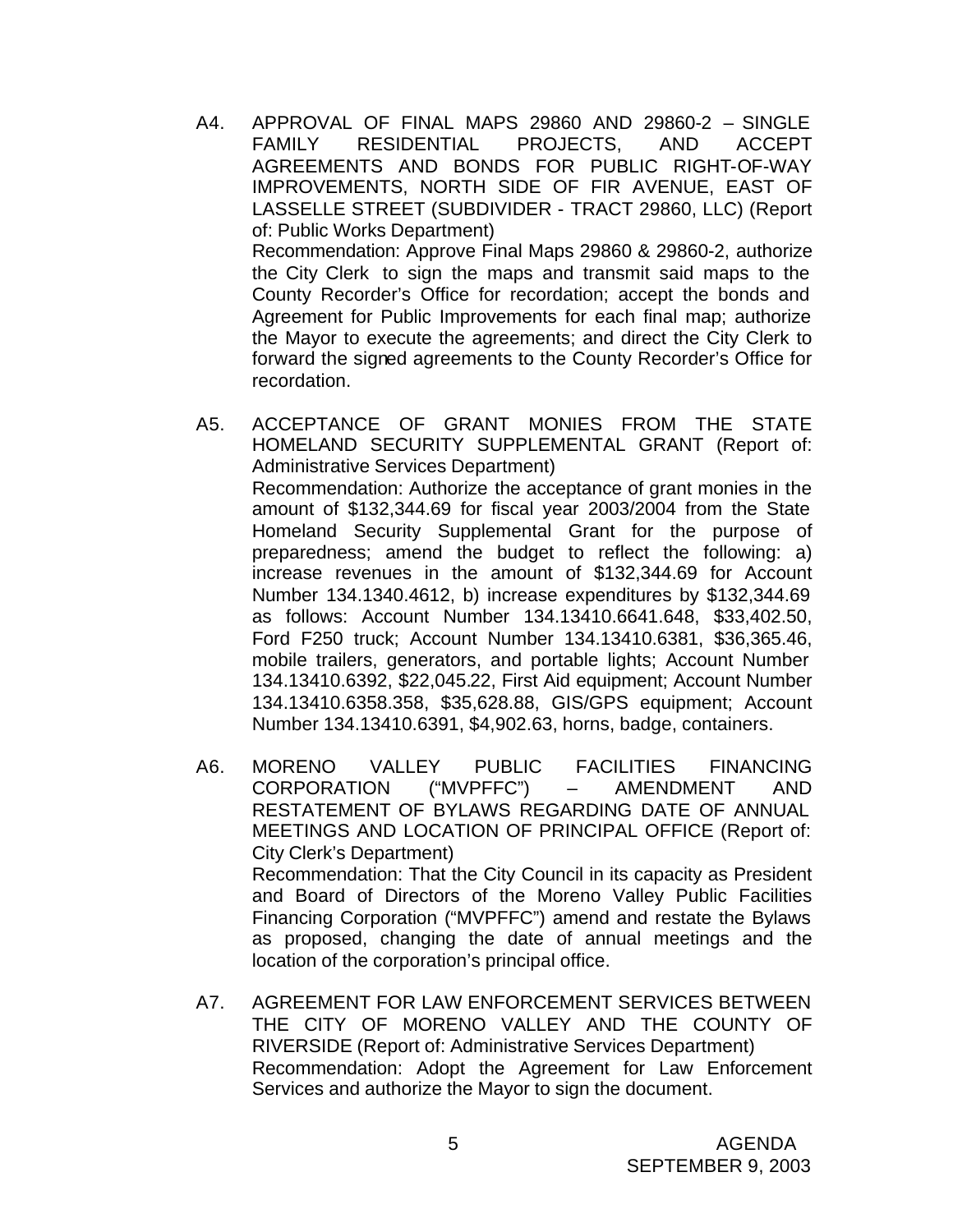# **B. CONSENT CALENDAR** - **COMMUNITY SERVICES DISTRICT**

- B1. ORDINANCES FIRST READING BY TITLE ONLY Recommendation: Waive reading of all Ordinance Introductions and read by title only.
- B2. MINUTES REGULAR MEETING OF AUGUST 26, 2003 (Report of: City Clerk's Department) Recommendation: Approve as submitted.
- B3. ADOPT THE PUBLIC FACILITIES FEE CREDIT AGREEMENT FOR TRACT 22709 AND 22709-1 (Report of: Parks and Recreation Department) Recommendation: Accept staff's recommendation to adopt the proposed Public Facilities Fee Credit Agreement for Tract 22709 & 22709-1 for land and park improvements in Eastgate Ranch.

# **C. CONSENT CALENDAR** - **COMMUNITY REDEVELOPMENT AGENCY**

- C1. ORDINANCES FIRST READING BY TITLE ONLY Recommendation: Waive reading of all Ordinance Introductions and read by title only.
- C2. MINUTES REGULAR MEETING OF AUGUST 26, 2003 (Report of: City Clerk's Department) Recommendation: Approve as submitted.

# **D. PUBLIC HEARINGS**

Questions or comments from the public on a Public Hearing matter are limited to five minutes per individual and must pertain to the subject under consideration.

Those wishing to speak should complete and submit a GOLDENROD speaker slip to the Bailiff.

D1. PUBLIC HEARING ON THE PROPOSED INSTALLATION OF STREET TREE LANDSCAPING AND INCLUSION INTO THE COMMUNITY SERVICES DISTRICT ZONE D (PARKWAY LANDSCAPE MAINTENANCE) PROGRAM FOR TRACTS 13576, 19080 AND 19081 AND ALL AFFECTED PHASES (Report of: Public Works Department) Recommendation: That the Mayor and Members of the City

Council, acting in their capacity as President and Board Members of the Moreno Valley Community Services District (CSD), after conducting the public hearing: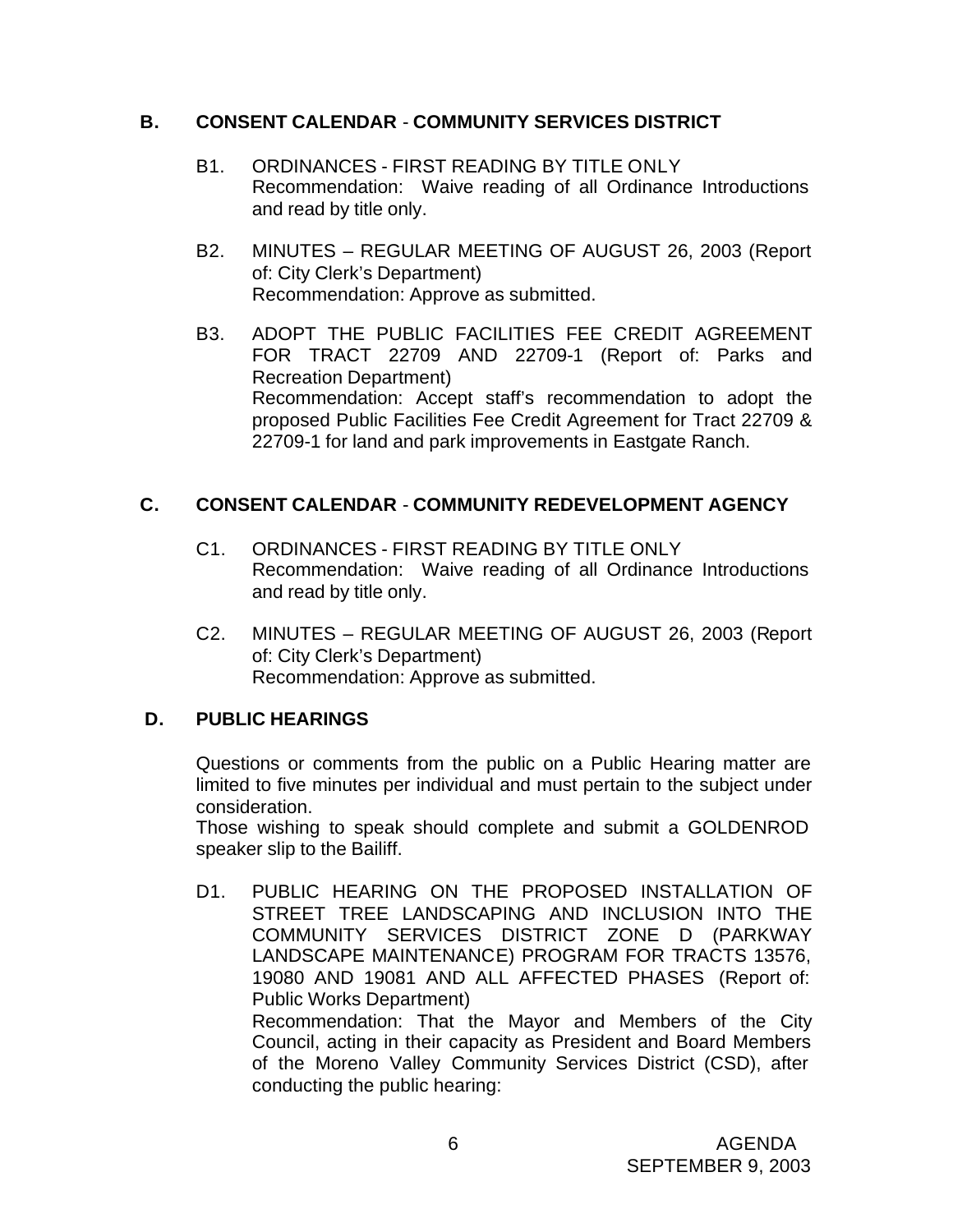- 1. Tabulate the mail ballots for inclusion of Tracts 13576, 19080 and 19081 (and all affected phases) into the CSD Zone D (Parkway Landscape Maintenance) service program;
- 2. Verify and accept the results of the mail ballot proceeding as identified on the Official Tally Sheet and Assessor Parcel Number (APN) listing;
- 3. Receive and file with the City Clerk's Office the accepted Official Tally Sheet and attached APN listing; and
- 4. If approved, authorize and impose the charge for CSD Zone D program services.
- D2. PUBLIC HEARING REGARDING MAIL BALLOT PROCEEDINGS FOR TENTATIVE TRACTS 30320, 30476, AND 30714 (AND ALL AFFECTED PHASES) FOR: 1) INCLUSION INTO COMMUNITY SERVICES DISTRICT (CSD) ZONE B (RESIDENTIAL STREET LIGHTING) AND CSD ZONE E-3A (INTERNAL WALLS/PARKWAY LANDSCAPE MAINTENANCE) AND APPROVAL OF THE CSD PARCEL CHARGES; 2) APPROVAL OF THE NATIONAL POLLUTANT DISCHARGE ELIMINATION SYSTEM (NPDES) REGULATORY RATE SCHEDULE (Report of: Public Works Department)

Recommendation: That the City Council and the Board of Directors of the Moreno Valley Community Services District (CSD), after conducting the public hearing:

- 1. Tabulate the mail ballot(s) for inclusion into the CSD Zone B and E-3A programs and approval of the NPDES regulatory rate schedule;
- 2. Verify and accept the results of the mail ballot proceedings as identified on the Official Tally Sheet and Assessor Parcel Number (APN) listing;
- 3. Receive and file with the City Clerk's Office the accepted Official Tally Sheet and attached APN listing; and
- 4. If approved, authorize and impose the CSD Zone B and E-3A charges and the NPDES regulatory rate.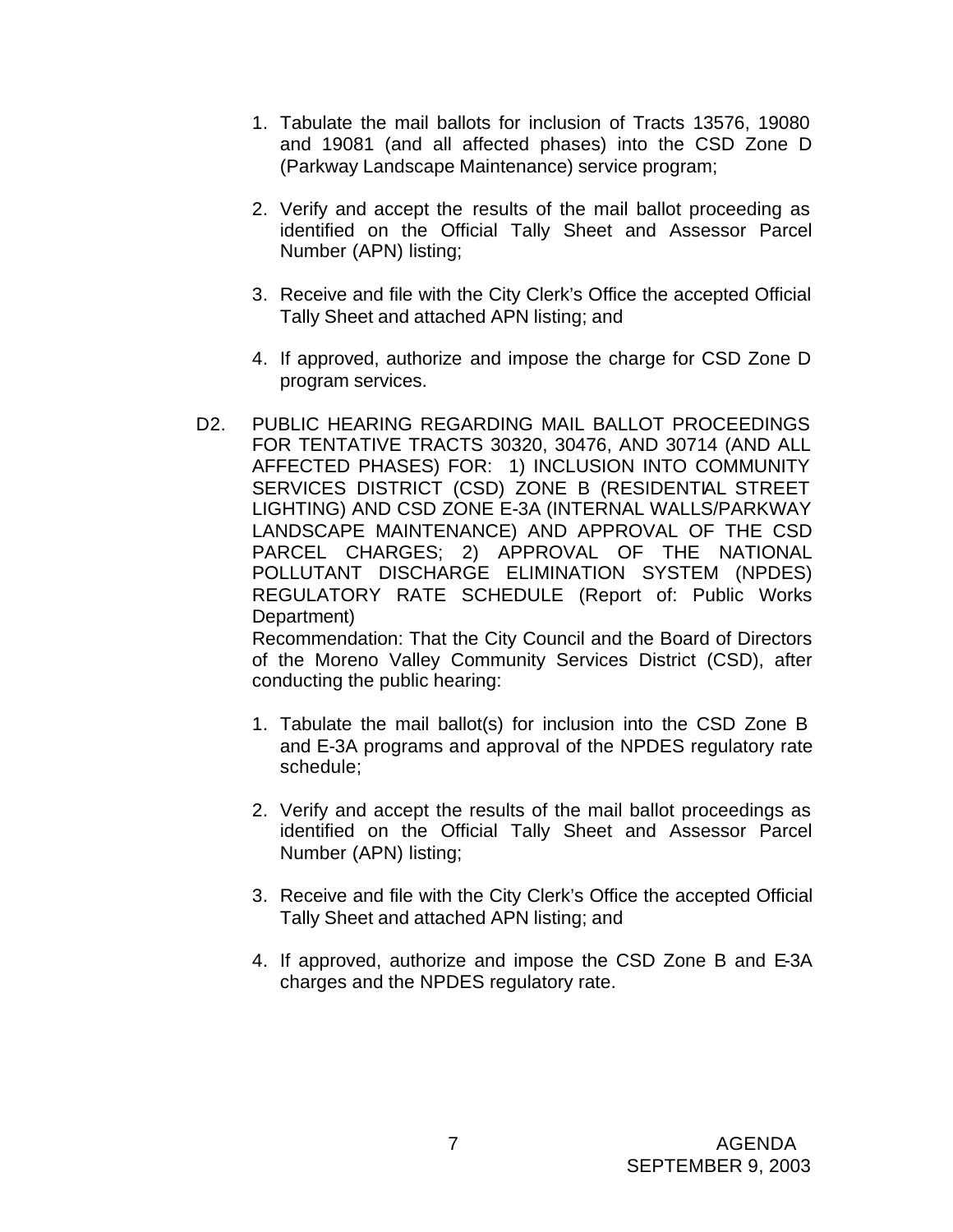- D3. A PUBLIC HEARING REGARDING A SPECIFIC PLAN AMENDMENT (P02-058) TO CHANGE THE LAND USE DESIGNATION WITHIN PLANNING AREAS 54 AND 60 AND DEVELOP TWO SEPARATE 176-UNIT APARTMENT COMPLEXES WITHIN THE MORENO VALLEY RANCH SPECIFIC PLAN (SP NO. 193) ON THE SOUTHWEST CORNER OF IRIS AVENUE AND VIA DEL LAGO (PA03-0022) AND ON THE SOUTHEAST CORNER OF MORENO BEACH DRIVE AND JOHN F. KENNEDY DRIVE (PA03-0023), AND MODIFY PARKING STANDARDS FOR TWO BEDROOM UNITS, SUBMITTED BY ALLIANCE RESIDENTIAL INC. (Report of: Community and Economic Development Department) Recommendation: The Planning Commission recommends that the City Council conduct a public hearing to:
	- 1. Adopt a Negative Declaration for P02-058 (Specific Plan Amendment), PA03-0022 (Plot Plan), and PA03-0023 (Plot Plan) pursuant to the California Environmental Quality Act (CEQA) Guidelines;
	- 2. Introduce Ordinance No. 637 thereby approving P02-058 (Specific Plan Amendment) based on the findings in the City Council Ordinance for Amendment No. 10 to the Moreno Valley Ranch Specific Plan, including the associated amendment of the Official Zoning Atlas for PA 54 and 60 from C (Commercial) to H (High Density Residential) and minor modifications to parking standards within Section 3.7 "High Density Residential Zone" (H) within Specific Plan No. 193;

#### Ordinance No. 637

An Ordinance of the City Council of the City of Moreno Valley, Approving Specific Plan Amendment No. 10 (P02-058) to the Moreno Valley Specific Plan (No. 193) to Modify Parking Standards, Change the Land Use Designation on Project Areas 54 and 60 from C (Commercial) to H (High Density Residential) and Amend the Official Zoning Atlas for a 10.42 Parcel of Land and 10.28 Acre Parcel of Land within the Moreno Valley Ranch Specific Plan (SP No. 193)

3. Adopt Resolution No. 2003-70 thereby approving PA03-0022 (Plot Plan) based on the findings included in the City Council Resolution, and conditions of approval, attached as Exhibit A to the resolution; and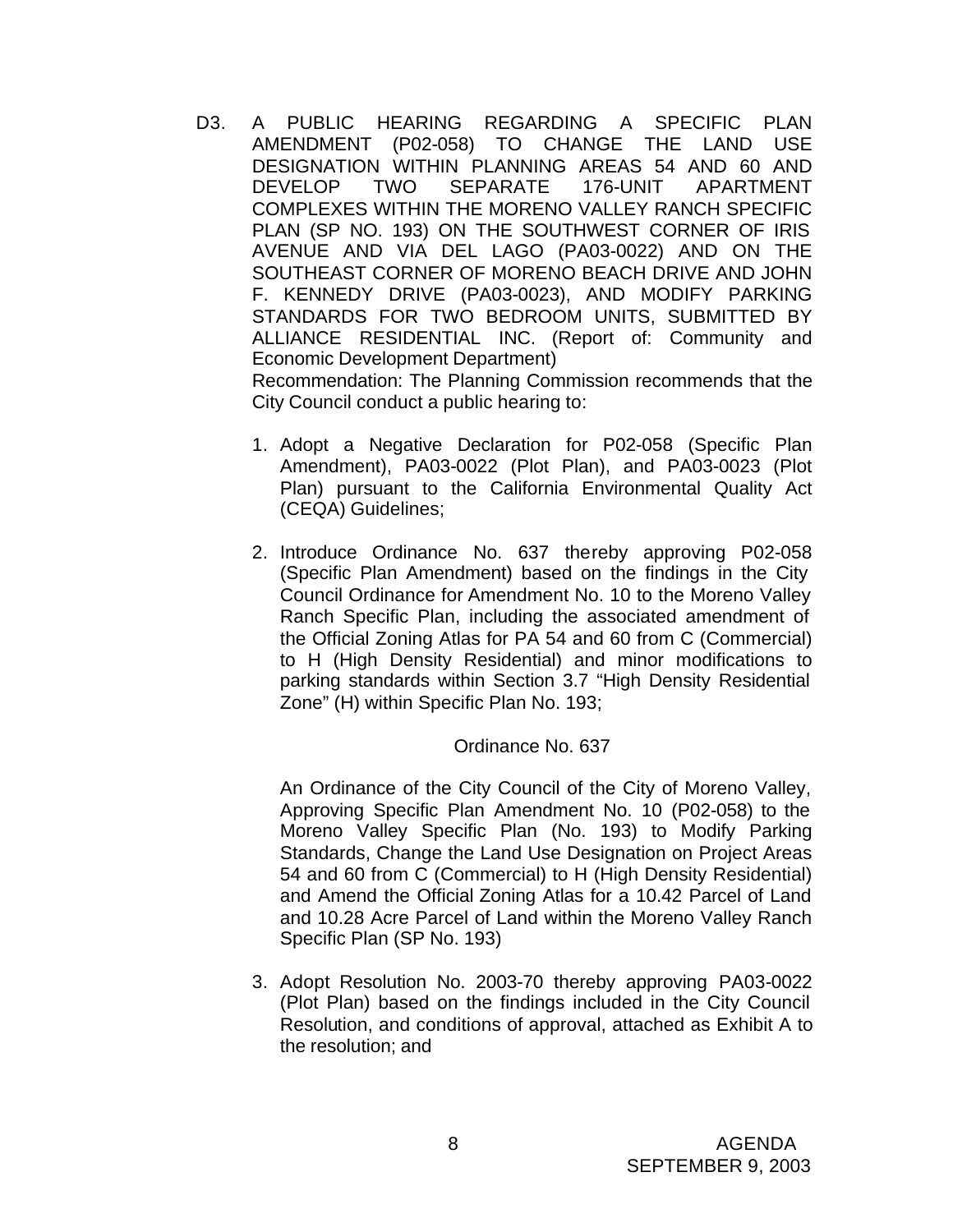#### Resolution No. 2003-70

A Resolution of the City Council of the City of Moreno Valley Approving PA03-0022 for the Development of a 10.42 Acre Parcel of Land into a 176 Unit Apartment Complex with Accessory Uses within Planning Area No. 54 of the Moreno Valley Ranch Specific Plan (SP No. 193)

4. Adopt Resolution No. 2003-71 thereby approving PA03-0023 (Plot Plan), based on the findings included in the Resolution, and conditions of approval, attached as Exhibit A to the resolution.

#### Resolution No. 2003-71

A Resolution of the City Council of the City of Moreno Valley Approving PA03-0023, for the Development of a 10.28 Acre Parcel of Land into a 176 Unit Apartment Complex with Accessory Uses within Planning Area No. 60 of the Moreno Valley Ranch Specific Plan (SP No. 193)

# **E. ITEMS REMOVED FROM CONSENT CALENDARS FOR DISCUSSION OR SEPARATE ACTION**

# **F. REPORTS**

F1. GANG PROPOSAL FROM RIVERSIDE COUNTY DISTRICT ATTORNEY'S OFFICE: RESOLUTION NO. 2003-69, APPROVING PARTICIPATION IN THE RIVERSIDE COUNTY DISTRICT ATTORNEY'S OFFICE GANG TASK FORCE (Report of: Administrative Services Department) Recommendation: That the City Counci adopt Resolution No. 2003- 69, approving the City of Moreno Valley's participation in the Riverside County District Attorney's Office Gang Task Force.

Resolution No. 2003-69

A Resolution of the City Council of the City of Moreno Valley, California, Approving Participation in the Riverside County District Attorney's Office Gang Task Force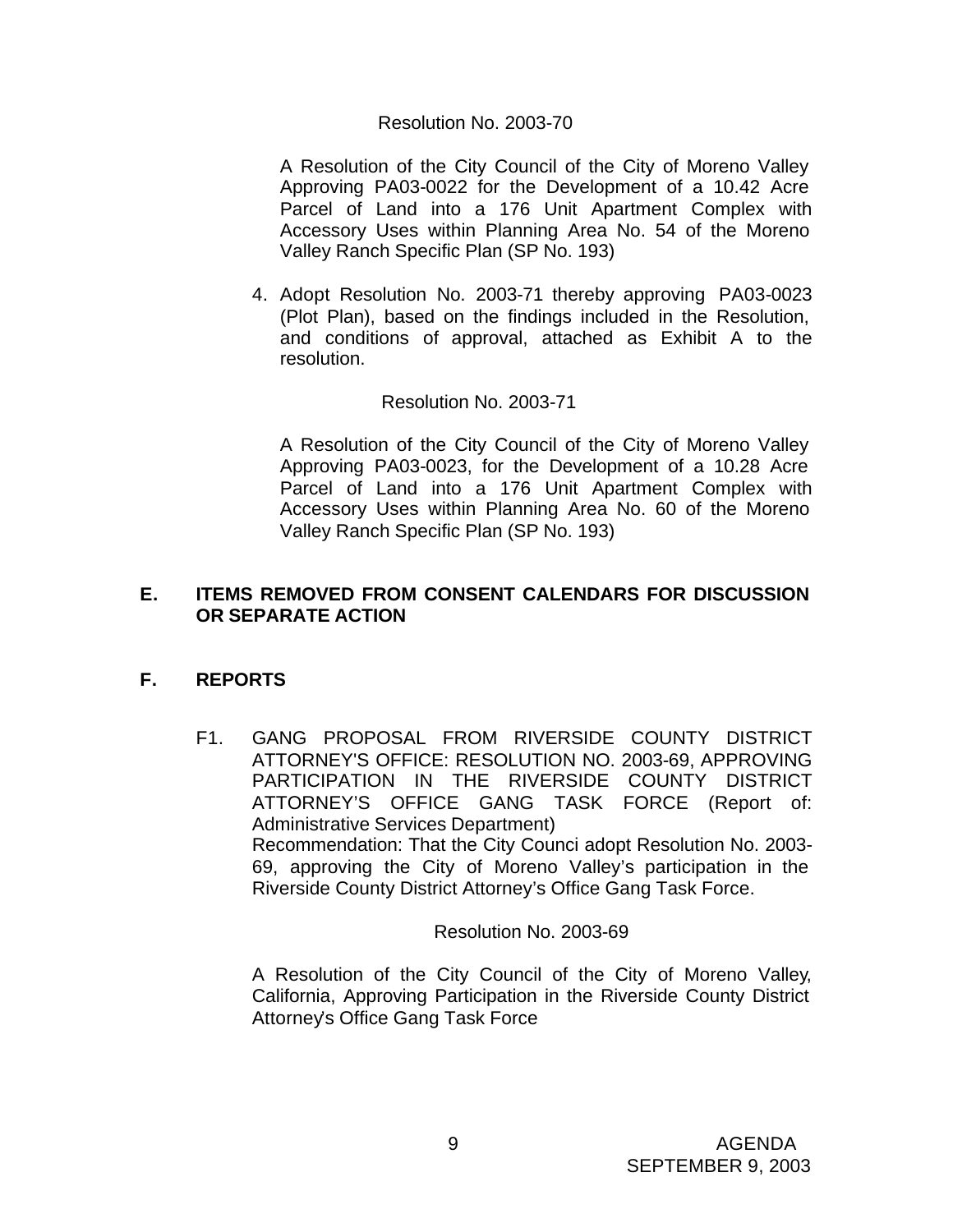- F2. ZONE COMMITTEE APPOINTMENTS FOR TUMF PROGRAM (WRCOG) (Report of: Administrative Services Department) Recommendation: That the City Council appoint a Moreno Valley City Council representative and alternate to the TUMF Zone Committee.
- F3. INTRODUCTION OF ORDINANCE NO. 635 REPEALING AND REENACTING CHAPTER 11.40 OF TITLE 11 OF THE CITY OF MORENO VALLEY MUNICIPAL CODE RELATING TO THE USE OF PARKS AND RECREATION FACILITIES; AND INTRODUCTION OF CSD ORDINANCE NO. 42 APPROVING THE USE OF PARKS AND RECREATION FACILITIES AND RESCINDING CERTAIN PRIOR ENACTMENTS (CONTINUED FROM AUGUST 26, 2003) (Report of: Parks and Recreation Department) Recommendation: That the City Council continue the item regarding the Use of Parks and Recreation Facilities to October 28,

2003, to allow the issues to be addressed.

- F4. APPOINTMENTS TO THE LIBRARY ADVISORY BOARD,<br>CULTURAL PRESERVATION ADVISORY COMMITTEE, PRESERVATION ADVISORY COMMITTEE. CITIZENS' ADVISORY COMMITTEE ON RECREATIONAL TRAILS AND SENIOR CITIZENS ADVISORY COMMITTEE (Report of: City Clerk's Department) Recommendation: That the City Council, after reviewing the ballots provided by the City Clerk:
	- 1. Appoint one member to the Library Advisory Board for a term expiring June 30, 2004 or a term expiring June 30, 2006;
	- 2. Appoint one member to the Cultural Preservation Advisory Committee for a term expiring June 30, 2004, June 30, 2005 or June 30, 2006;
	- 3. Appoint one member to the Citizens' Advisory Committee on Recreational Trails for a term expiring June 30, 2004, and two members for a term expiring June 30, 2006;
	- 4. Appoint one member to the Senior Citizens Advisory Committee for a term expiring June 30, 2005; or
	- 5. If appointments are not made, declare the positions vacant and authorize the City Clerk to re-notice the positions as vacant.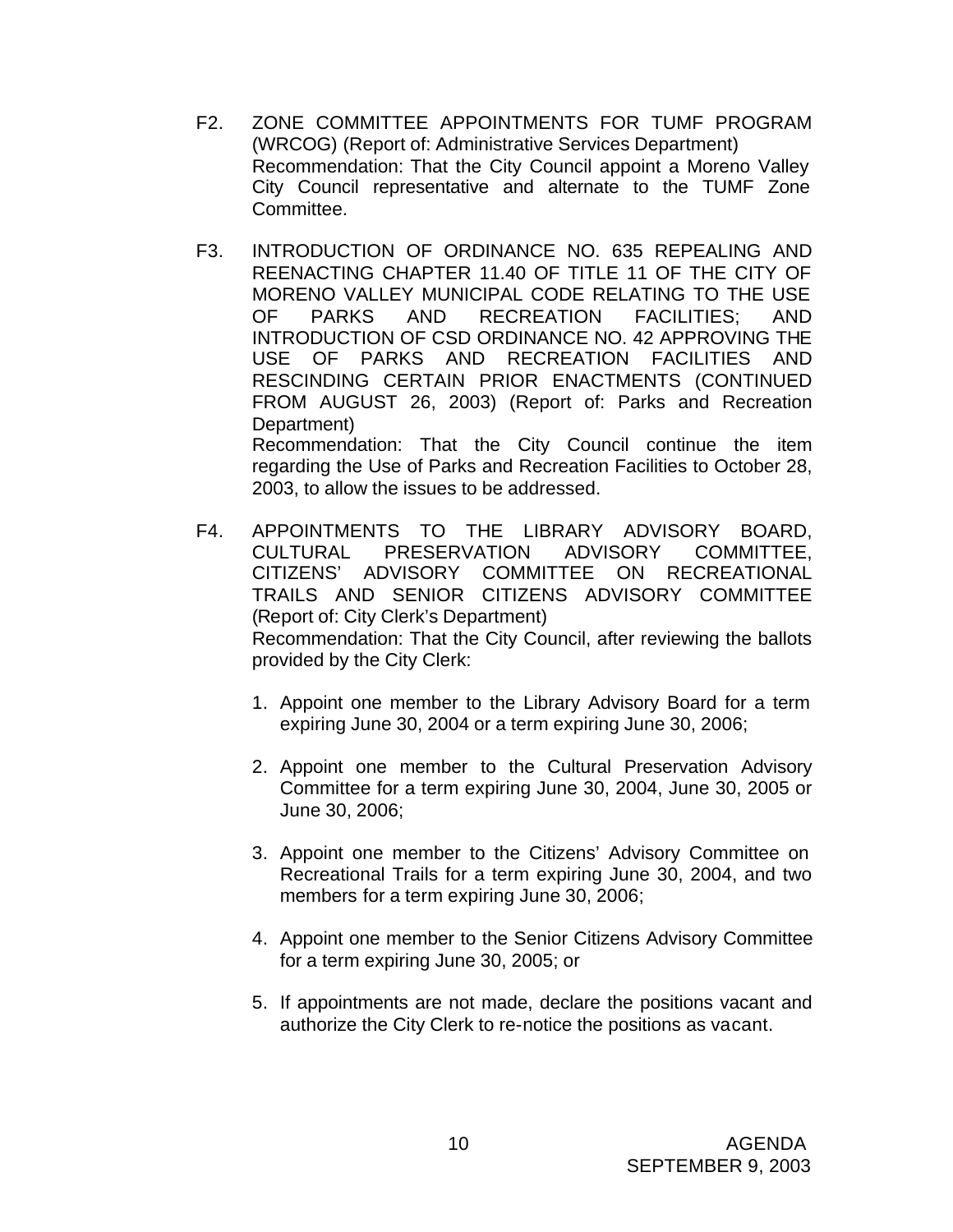- F5. APPOINTMENT TO THE PARKS AND RECREATION ADVISORY COMMITTEE - TEENAGE MEMBER (Report of: City Clerk's Department) Recommendation: That the City Council:
	- 1. Appoint one (1) teenage member to the Parks and Recreation Advisory Committee for a term expiring January 27, 2004, or until high school graduation, whichever comes first;
	- 2. If appointment is not made, declare the position vacant and authorize the City Clerk to re-notice the position as vacant.
- F6. LEGISLATIVE UPDATE (Report of: Administrative Services Department) Recommendation: That the City Council receive, file and ratify the Legislative Status Report.
- F7. City Manager's Report (Informational Oral Presentation not for Council action)

# **G. LEGISLATIVE ACTIONS**

ORDINANCES - 1ST READING AND INTRODUCTION

- G1. INTRODUCE ORDINANCE NO. 636 DESIGNATING SPEED LIMIT RECERTIFICATION ON VARIOUS STREETS (Report of: Public Works Department) Recommendation: That the City Council:
	- 1. Receive and file this report; and
	- 2. Introduce Ordinance No. 636, amending Section 12.20.020 of Chapter 12.20 of the City of Moreno Valley Municipal Code designating prima facie speed limits on certain streets (as listed on the ordinance) and directing the City Engineer to take certain action respect thereto. (Roll call required)

Ordinance No. 636

An Ordinance of the City Council of the City of Moreno Valley, California, Amending Section 12.20.020 of Chapter 12.20 of the City of Moreno Valley Municipal Code Relating to a Prima Facie Speed Limit for Certain Streets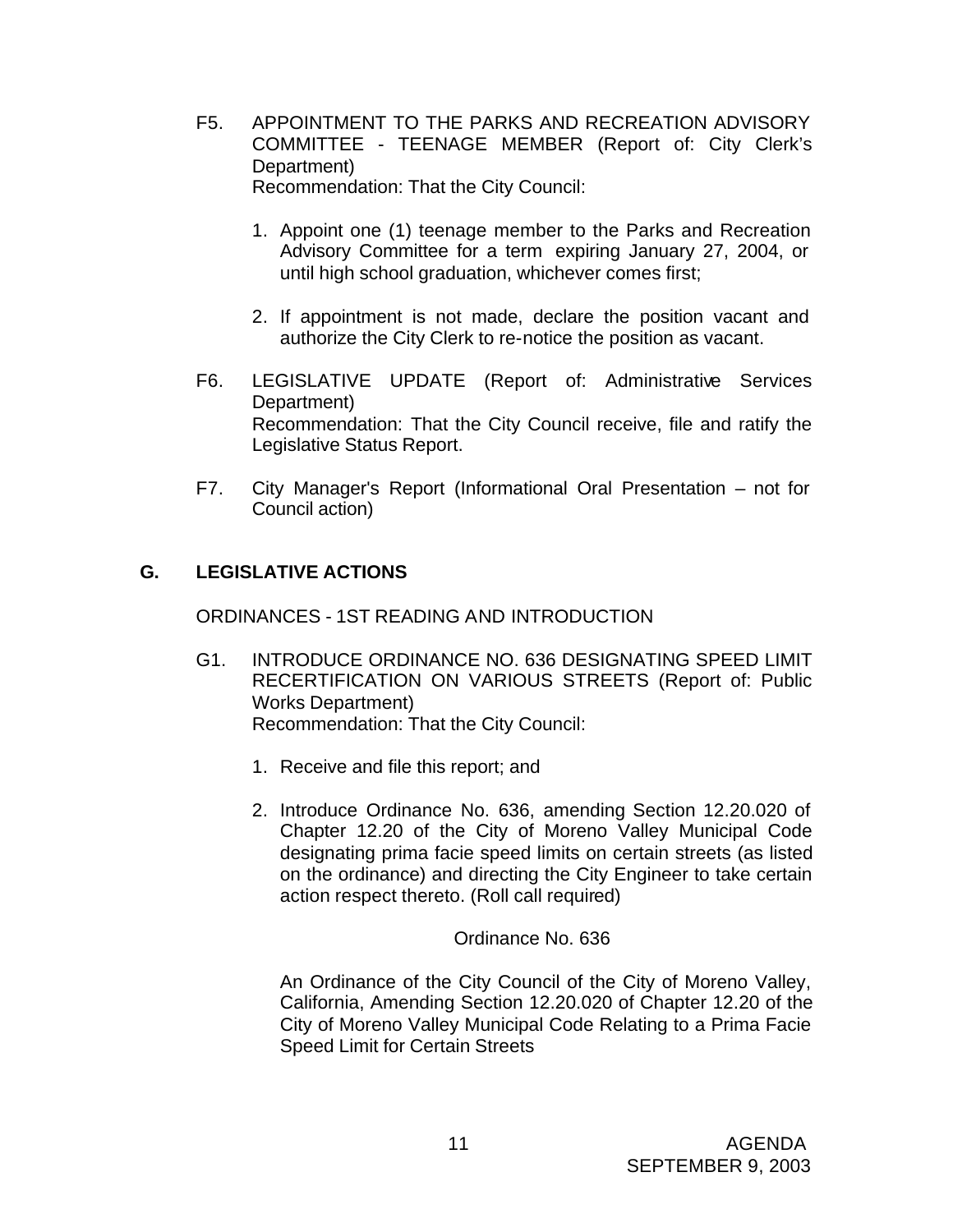# ORDINANCES - 2ND READING AND ADOPTION

G2. ORDINANCE NO. 630, AN ORDINANCE OF THE CITY COUNCIL OF THE CITY OF MORENO VALLEY, CALIFORNIA, AMENDING SECTION 12.36.010 OF THE CITY OF MORENO VALLEY MUNICIPAL CODE RELATING TO THE DESIGNATION OF TRUCK ROUTES (RECEIVED FIRST READING AND INTRODUCTION AUGUST 26, 2003 ON A 5-0 VOTE) (Report of: Public Works Department) Recommendation: Adopt Ordinance No. 630

# Ordinance 630

An Ordinance of the City Council of the City of Moreno Valley, California, Amending Section 12.36.010 of the City of Moreno Valley Municipal Code Relating to the Designation of Truck Routes

ORDINANCES - URGENCY ORDINANCES - NONE

RESOLUTIONS – NONE

PUBLIC COMMENTS **ON ANY SUBJECT NOT ON THE AGENDA** UNDER THE JURISDICTION OF THE CITY COUNCIL

Those wishing to speak should complete and submit a BLUE speaker slip to the Bailiff. There is a three-minute time limit per person. All remarks and questions shall be addressed to the presiding officer or to the City Council and not to any individual Council member, staff member or other person.

# **CLOSING COMMENTS AND/OR REPORTS OF THE CITY COUNCIL, COMMUNITY SERVICES DISTRICT, OR COMMUNITY REDEVELOPMENT AGENCY**